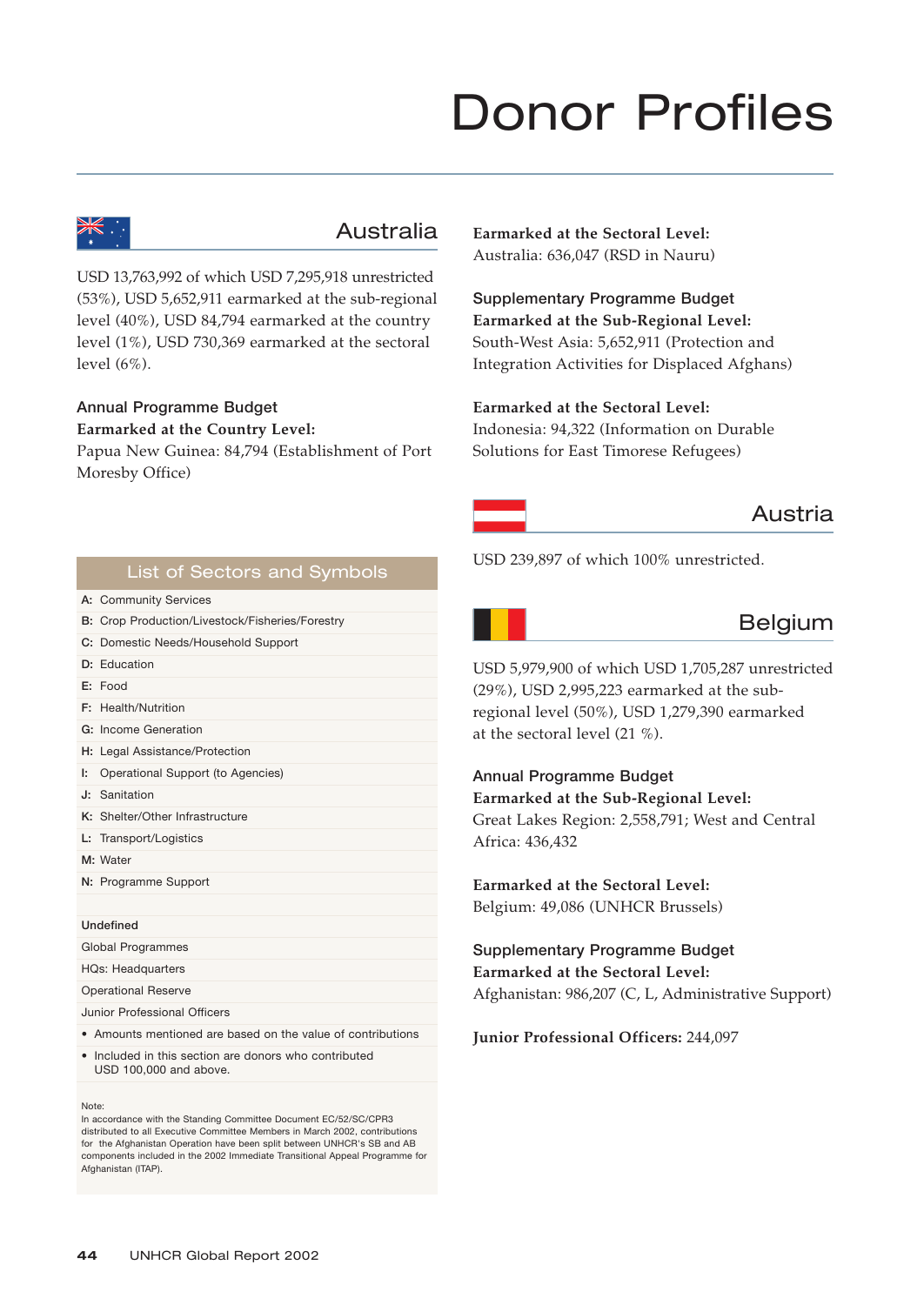

# Brunei Darussalam

Total USD 163,310 of which 100% earmarked at the sub-regional level.

**Supplementary Programme Budget Earmarked at the Sub-Regional Level:** South-West Asia: 163,310 (Assist Refugees and Victims of the Conflict in Afghanistan)



# Canada

USD 18,891,235 of which USD 9,482,342 (50%) unrestricted, USD 2,301,568 (12%) earmarked at the regional level, USD 5,359,363 (28%) earmarked at the sub-regional level, USD 1,103,976 (6%) earmarked at the country level, USD 643,986 (4%) earmarked at the sectoral level.

## **Annual Programme Budget**

**Earmarked at the Regional Level:** Africa: 1,983,097 Asia and the Pacific: 318,471

#### **Earmarked at the Sub-Regional Level:**

East and Horn of Africa: 310,559 (Repatriation and Reintegration of Eritrean Refugees and IDPs); West and Central Africa: 314,465 (CAP – West Africa); Southern Africa: 318,471 (Angolan Refugees in Zambia and Namibia); South-West Asia: 465,839 (Afghanistan and Neighbouring Countries Hosting Refugees); South America: 310,559 (Colombian Refugees in Costa Rica, Panama, Ecuador and Venezuela)

#### **Earmarked at the Country Level:**

Uganda: 448,718 (Assistance to Sudanese Refugees); Russian Federation: 232,919 (Chechen IDPs); Federal Republic of Yugoslavia: 49,669 (Minority Returns Programme in Kosovo); FYR Macedonia: 186,335

#### **Earmarked at the Sectoral Level:**

Global Programmes: 22,868 (of which, 3,881: Admin. Costs Related to the Deployment of two Resettlement Experts; 18,987: Agenda for Protection); Tanzania: 621,118 (Care and Maintenance in the Kigoma and Kagera Regions)

# **Supplementary Programme Budget**

**Earmarked at the Sub-Regional Level:** West Africa: 331,126 (Liberian Refugees), South-West Asia: 3,308,344 (Afghanistan and Neighbouring Countries Hosting Refugees)

# **Earmarked at the Country Level:**

FYR Macedonia: 186,335



# China

USD 283,600 of which USD 250,000 unrestricted (88%) and USD 33,600 (12%) earmarked at the country level as follows:

## **Supplementary Programme Budget Earmarked at the Country Level:** Pakistan: 33,600 (In-Kind: Tents for Afghan

Refugees in Pakistan)

# Denmark

USD 33,095,660 of which USD 15,080,356 unrestricted (46%), USD 16,950,876 earmarked at the sub-regional level (51%) and USD 1,064,428 earmarked at the sectoral level (3%).

# **Annual Programme Budget**

**Earmarked at the Sub-Regional Level:** Great Lakes: 4,256,854; East and Horn of Africa: 5,170,756; West and Central Africa: 1,893,939; South-West Asia: 911,300 (ITAP); South-Eastern Europe: 661,376

**Earmarked at the Sectoral Level:** HQs: 252,525 (CDR) (PIS)

## **Supplementary Programme Budget: Earmarked at the Sub-Regional Level:** South-West Asia : 4,056,651 (Afghanistan and

Neighbouring Countries)

#### **Junior Professional Officers:** 811,903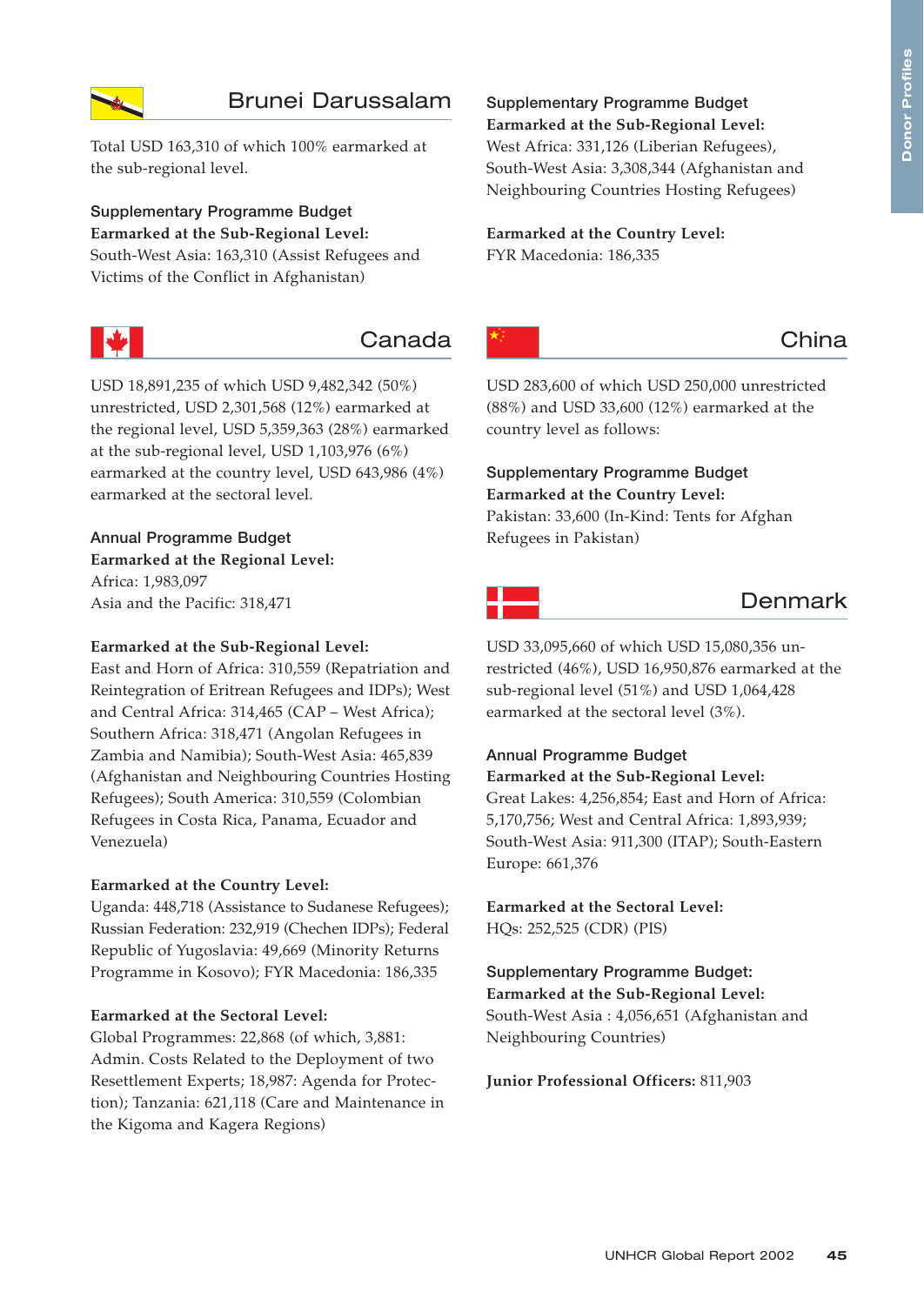# European Commission

USD 70,754,484 of which 100% earmarked as follows:

#### **Annual Programme Budget**

#### **ECHO**

Africa: 10,435,386 (of which 7,079,257 for Protection/Protection-related Staff and Protection Learning Programme – H, N, Other, and 1,763,209 for Project Profile and Registration of Persons of Concern to UNHCR – H, N, Other, and 1,592,920 for UNHCR Staff Security – H, N, Other); DRC: 1,474,926 (Assistance to Angolan Refugees in Bas Congo and Bandundu Provinces – C, F, K, L, M, N, Other); East Timor: 490,677 (Return and Reintegration of East Timorese Refugees – L, Other); Eritrea: 860,585 (Voluntary Repatriation and Reintegration of Eritreans from Sudan, Yemen and Djibouti – K, N, Other); Ethiopia: 1,324,829 (Support to the Voluntary Repatriation of Refugees from Ethiopia to Safe Areas in Northern Somalia – E, L, N, Other); Federal Republic of Yugoslavia: 4,661,462 (of which 978,474 for Local Settlement/ Self-Reliance Programme – B, H, L, N, Other, and 1,877,934 for Voluntary Repatriation of Refugees from FRY to Croatia and BiH  $- A$ , F, H, K, L, N, and 1,805,054 for Assistance and Protection for Vulnerable Minority Communities and Persons-At-Risk in Kosovo – E, H, K, L, N); FYR Macedonia: 524,935 (Durable Solution-Oriented Assistance – C, E, L, N); Russian Federation: 1,016,588 (of which 361,011 for Protection Activities in the Northern Caucasus – H, N, Other, and 655,577 for Protection Activities in the Northern Caucasus – H, N, Other); Sierra Leone: 415,591 (Emergency Assistance to Liberian Refugees and Resettlement Process – C, L, M, N); Sri Lanka: 442,914 (Immediate Assistance to Spontaneous Returns – C, H, K, L, N, Other); Tanzania: 11,776,251 (Care and Maintenance Assistance for Refugees in Tanzania – C, F, K, L, M, N, Other); Zambia: 874,891 (Assistance to Angolan Refugees in Nangweshi – A, C, F, K, L, M, N).

## **DG External Relations/EuropeAid Co-operation Office**

Afghanistan: 176,056 (Programme of Assistance to Afghan Returnees from Pakistan and the Islamic Republic of Iran – I, N); Bangladesh: 1,066,710 (Programme of Assistance to Myanmar Muslim

Refugees in Bangladesh – H, I, N), Colombia: 1,509,303 (Activities in favour of IDPs  $- A$ , H, I); Myanmar: 1,173,710 (EU/UNHCR framework: Programme of Assistance to Uprooted People in Burma/Myanmar – A,B,C,D,E,F,G,H,I,J,K,L); Nepal: 874,891 (Protection and Assistance for Bhutanese Refugees in Nepal – A, C, D, E, F, H, K, L, M, N); Pakistan: 334,507 (Programme of Education

Assistance to Afghan Refugees in Pakistan – D, H, I, N);

Sri Lanka: 1,830,986 (Protection and Durable Solutions for IDPs and Returnees – A, B, C, D, F, G, H, I, J, K, L, M, N);

Thailand: 310,688 (Care and Protection of Burmese Refugees in Camps in North Thailand – H, I, N)

#### **DG Development/EuropeAid Co-operation Office**

Burundi: 6,710,572 (Support to Voluntary Repatriation of Burundi Refugees – A, C, G, I, K, L, Other)

#### **DG Justice and Home Affairs**

Albania: 660,729 (Development of the Asylum System in Albania – C, E, H, L, N); Global Operations: 140,226 (Provision of Country of Origin Information and Related Information – H, N);

Pakistan: 774,787 (UNHCR Protection Assistance to Afghan Refugees in Pakistan – H, I, N, Other); Turkey: 678,508 (Development of the Asylum System in Turkey – H, N, Other)

#### **Supplementary Programme Budget ECHO**

Afghanistan: 9,349,915 (of which 2,952,756 for Assistance to Returning Refugees and IDPs in Afghanistan – C, K, L, M, N, Other, and 2,955,665 for Assistance to Returning Refugees and IDPs – K, N, and 3,441,494 for Assistance to Returning Refugees and IDPs – K, L, N, Other); Guinea: 571,429 (Multi-sectoral Emergency Assistance to Liberian Refugees in Guinea – C, K, L, N, Other);

Islamic Republic of Iran: 1,476,378 (Assistance for Repatriation to Afghanistan  $-$  E, F, L, N, Other); Pakistan: 3,437,635 (of which 1,962,709 for Assistance to New Afghan Refugee camps in Pakistan – C, F, K, M, N, Other, and 1,474,926 for Assistance to Newly Arrived Refugees – C, F, K, M, N, Other)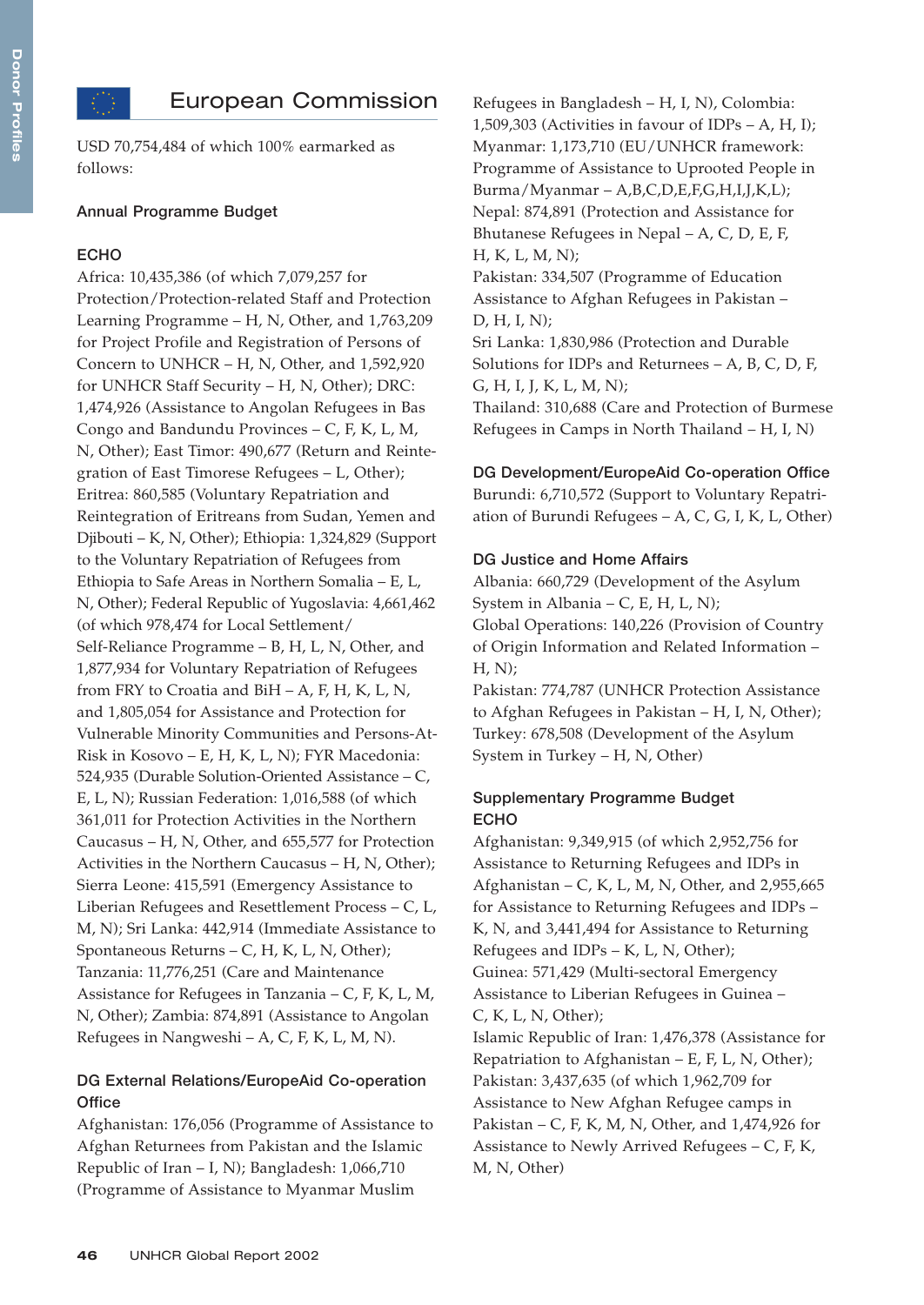Donor Profiles **Donor Profiles**

# **France**

Sierra Leone: 1,455,883 (of which 1,252,712 for Emergency Assistance to Liberian Refugees and the Resettlement Process – C, K, L, M, N, Other, and 203,171 for Combined Shelter and Disease Control Assistance to Liberian Refugees – E, F, K, L, N, Other);

South-West Asia: 880,282 (Emergency Preparation for Fresh Influx of Afghan Refugees in Neighbouring Countries – L, N, Other)

## **DG External Relaions/EuropeAid Co-operation Office**

Islamic Republic of Iran: 1,173,709 (Assistance to Refugees  $-A$ , C, D, F, G, H, I, J, K, L, M, N); Pakistan: 1,868,545 (Assistance to Refugees in Pakistan – A, D, F, H, I, J, L, M, N)



# Finland

USD 11,953,196 of which USD 6,124,234 unrestricted (51%), USD 327,000 earmarked at the regional level (3%), USD 5,172,792 earmarked at the subregional level (43%), USD 87,489 earmarked at the country level (1%), USD 241,625 earmarked at the sectoral level (2%).

**Annual Programme Budget Earmarked at the Regional Level:** Africa: 327,056

## **Earmarked at the Sub-Regional Level:**

Great Lakes: 874,891; East and Horn of Africa: 874,891; West and Central Africa: 874,891; South-West Asia: 218,723 (Afghanistan)

**Earmarked at the Country level:**  Namibia: 87,489

**Supplementary Programme Budget Earmarked at the Sub-Regional Level:**  South-West Asia: 2,329,396 (Afghanistan)

**Junior Professional Officers:** 241,625



USD 10,711,140 of which USD 3,312,839 unrestricted (31%), USD 4,766,129 earmarked at the sub-regional level (44%), USD 748,231 earmarked at the country level (7%), USD 1,883,941 earmarked at the sectoral level (18%).

## **Annual Programme Budget Earmarked at the Sub-Regional Level:**

Great Lakes: 410,190 (of which 151,123: Angolan Refugees); East and Horn of Africa: 500,461 (of which 198,216: Voluntary Repatriation); West and Central Africa: 646,663 (of which 151,123: Repatriation of Sierra Leoneans); South-West Asia: 215,890 (Afghan Refugees); Eastern Europe: 185,464 (of which 99,108: Operations in Caucasus); South-Eastern Europe: 673,173 (of which 474,957: Refugees in Federal Republic of Yugoslavia and Return in Croatia and Bosnia-Herzegovina; 198,216: Voluntary Repatriation)

## **Earmarked at the Country Level:**

Zambia: 513,213; China: 43,178; Viet Nam: 43,178

## **Earmarked at the Sectoral Level:**

France: 1,034,255 (of which 588,269: Sangatte Programme – Prefiguration, Logistics; 445,986: UNHCR-Paris – Co-operation with OFPRA)

## **Supplementary Programme Budget Earmarked at the Sub-Regional Level:**

West and Central Africa: 1,486,620 (Emergency following the Côte d'Ivoire Crisis); South-West Asia: 647,668 (Repatriation and Reintegration of Afghan Refugees)

## **Earmarked at the Country Level:**

Mali: 99,108 (Refugees from Côte d'Ivoire); Sri Lanka: 49,554 (Voluntary Repatriation of Sri Lankans)

**Junior Professional Officers:** 849,686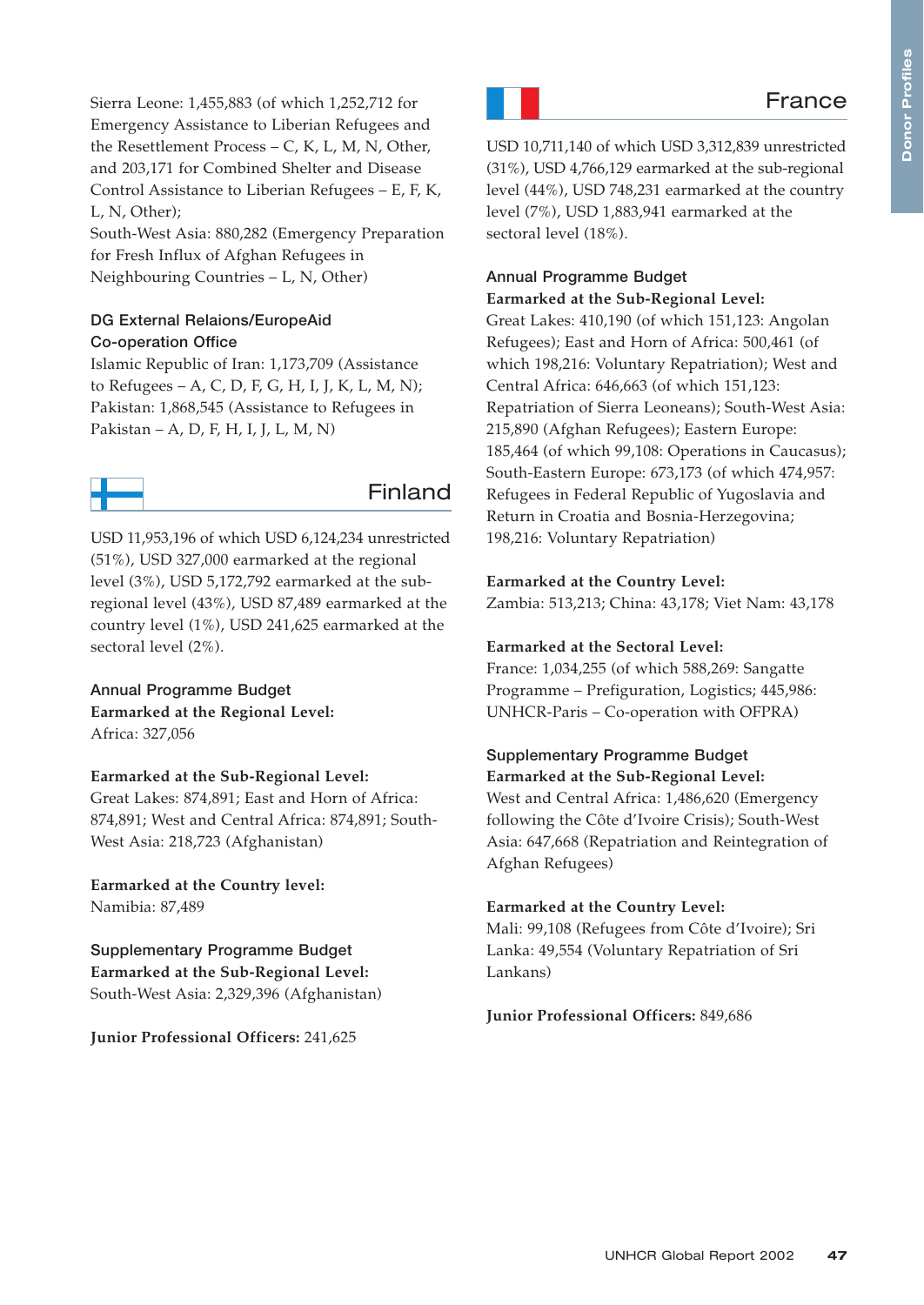USD 30,560,090 of which USD 4,500,880 unrestricted (15%), USD 26,059,210 earmarked at the sectoral level (85%).

## **Annual Programme Budget Earmarked at the Sectoral Level:**

Global Programmes: 2,816,211 (of which 1,545,769: DAFI; 336,061: Education for Peace; 934,381: Environment and Returnee Operations); Democratic Republic of the Congo: 1,910,889 (of which 215,889: Angolan Refugees – E, C, F, M, J, L; 1,695,000: Angolan Refugees – M, J, F, K, A, D, L, B, I); Republic of the Congo: 491,642 (Congolese Refugees – H, C, F, M, J, K, L); Rwanda: 495,540 (Congolese and Burundian Refugees – H, E, F, M, J, I, L); Tanzania: 431,779 (Burundian and Congolese Refugees in Kigoma Region – C, F, M, J, L); Ethiopia: 489,237 (Sudanese Refugees – E, C, F, M, J, K, L); Kenya: 2,674,227 (of which 537,448: Rational Energy Supply Conservation, Utilisation and Education – RESCUE, Phase III, in Refugee-Hosting Areas – L, C, B, I; 431,779: Sudanese and Somali Refugees in the Kakuma and Dadaab Refugee Camps – C, F, M, J, L); 1,705,000: Refugees in Kenya – C, M, J, F, K, A, D, L, I); Somalia: 996,265 (Somali Returnees – F, D, M, J, B, L); Uganda: 244,618 (Newly Displaced Sudanese Refugees – F, J, K, M, L); Zambia: 1,377,953 (F, D, B, L); Niger: 106,484 (Support for the Reintegration and Rehabilitation Activities in Niger); Sierra Leone: 2,264,899 (of which 675,121: Sierra Leonean Returnees – F, D, B, G, L; 1,589,778: Sierra Leonean Returnees – F, M, K, L); Islamic Republic of Iran: 492,126 (Health Assistance to Refugees – F); Georgia: 402,319 (Chechen Refugees and their Host Families in the Pankisi Valley and War-affected Elderly Vulnerable Persons in Sukhumi – C, M, J, F); Bosnia and Herzegovina: 1,050,558 (of which 382,961: Provision of beds and stoves to Minority Returnees and Other Needy Beneficiaries – C, L; 422,979: Asylum-Seekers and Refugees Accommodated in Reception Asylum Centres – E, F, J); 244,618: Upgrade Living Conditions in Areas of Return – K, M, B); Croatia: 147,638 (Vulnerable Returnees and Other Needy Beneficiaries – C, L); Federal Republic of Yugoslavia: 1,592,431 (of which 560,152: Refugees in FRY – K; 392,928: Refugees and IDPs – Medical Assistance; 147,638: Vulnerable Minority Returnees and Other Needy Beneficiaries

in the Province of Kosovo – K, L; 361,419: Refugees and IDPs – J, L; 130,294: Refugees Accommodated in Specialised Institutions in the Republic of Serbia – E); Ecuador: 246,063 (Colombian Refugees and Asylum-Seekers – H, F, C, L)

## **Supplementary Programme Budget Earmarked at the Sectoral Level:**

West and Central Africa: 247,770 (Refugees from Côte d'Ivoire in Liberia- H, K, F, M, J, L, Non-Food Items); Sierra Leone: 1,180,425 (of which 492,126: Liberian Refugees in Sierra Leone – C, L; 688,299: Liberian Refugees in Sierra Leone – K, F, M, J, C, H, E, L); South-West Asia: 494,540 (Afghan Refugees Returning to their Place of Origin – D, H); Afghanistan: 4,181,234 (of which 896,337: Refugees and IDPs Returning to their Home in Afghanistan – C, L; 902,527: Refugees and IDPs Returning to their Home in Afghanistan – K, L; 1,687,654: Voluntary Repatriation – M, L; 694,716: Afghan Refugees – M, J, H); Islamic Republic of Iran: 117,400 (Voluntary Repatriation – M, L); FYR Macedonia: 1,263,538 (of which 361,011: Returnees – K; 902,527: QIPs – K, A, G, H).

## **Junior Professional Officers:** 342,424

# Greece

USD 798,216 of which USD 600,000 unrestricted (75%), USD 198,216 earmarked at the sub-regional level (25%).

# **Annual Programme Budget**

**Earmarked at the Sub-Regional Level:** South-Eastern Europe: 198,216 (Stability Pact)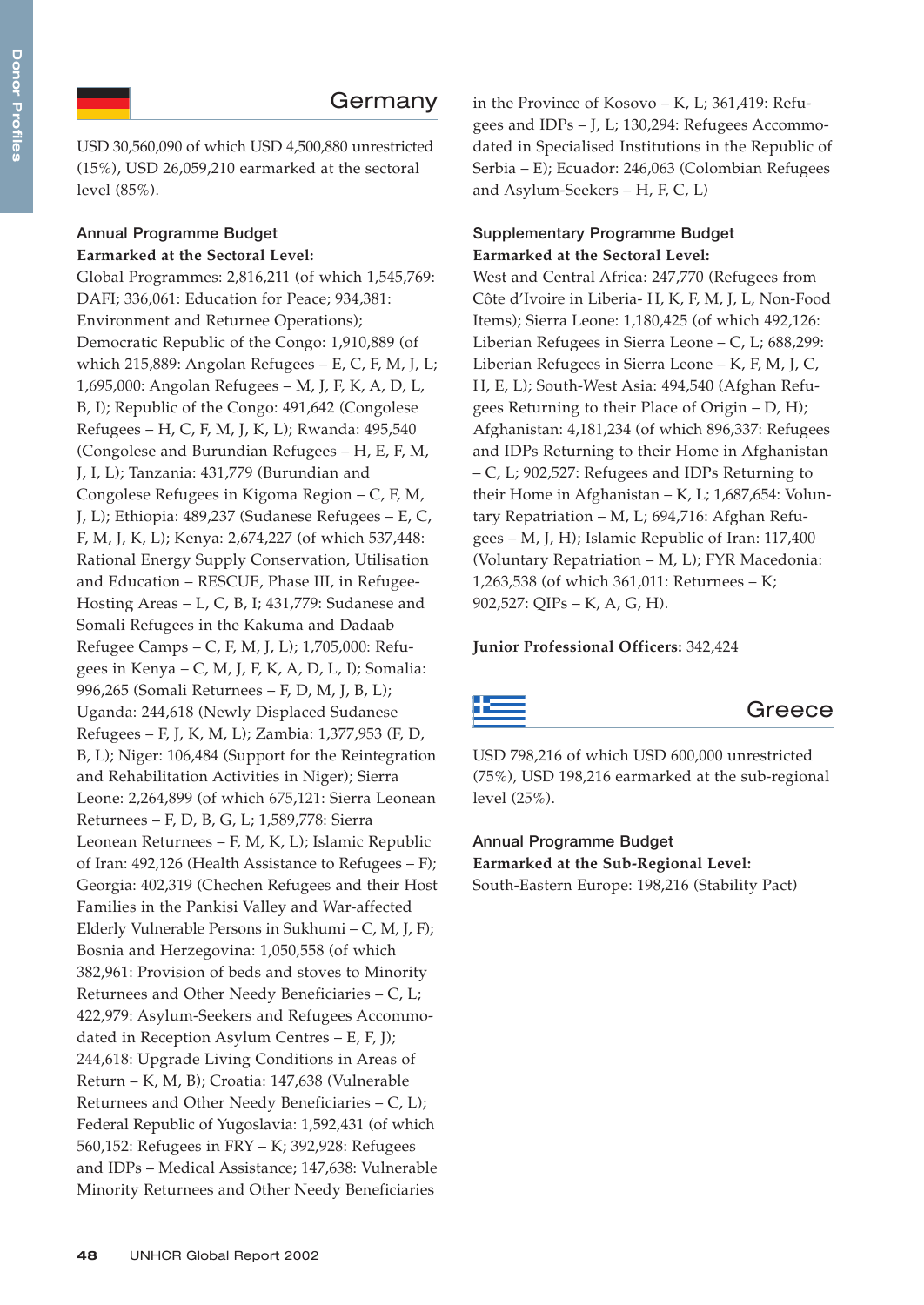# Ireland

USD 6,245,601 of which USD 5,098,618 unrestricted (82%), USD 1,072,186 earmarked at the country level (17%), USD 74,797 earmarked at the sectoral level (1%).

#### **Annual Programme Budget Earmarked at the Country Level:**

Kyrgyzstan: 215,889; Islamic Republic of Iran: 259,067; Pakistan: 302,245; FYR Macedonia: 294,985

#### **Earmarked at the Sectoral Level:**

HQs: 59,055 (Former CDR, PIS); Ireland: 15,742 (Protection/Refugee Law Training Officer at UNHCR Dublin Office)



## Italy

USD 13,809,819 of which USD 5,051,813 unrestricted (37%), USD 198,556 earmarked at the sub-regional level (1%), USD 6,749,413 earmarked at the country level (49%), USD 1,636,165 earmarked at the sector level (12%), USD 173,872 undefined (1%).

#### **Annual Programme Budget**

#### **Earmarked at the Country Level:**

Tanzania: 539,906 (Burundian, Congolese and Rwandan Refugees); Eritrea: 469,484 (Reintegration Programmes); Ethiopia: 633,803 (Sudanese and Somali Refugees); Kenya: 633,803 (Sudanese and Somali Refugees); Sudan: 516,432 (Eritrean Refugees); Uganda: 200,000 (Relocation of Sudanese Refugees); Guinea: 375,587 (Liberian and Sierra Leonean Refugees); Mali 72,202 (Assistance to Refugees from Côte d'Ivoire); Namibia: 399,061 (Angolan Refugees); Yemen: 140,845 (Somali Refugees); India: 211,268 (Protection and assistance to urban refugees); Bosnia and Herzegovina: 539,906 (Reintegration programmes); Colombia: 314,469 (Assistance to IDPs); Ecuador: 157,234 (Assistance to Refugees); Panama: 276,698 (Assistance to Refugees); Venezuela: 235,851 (Assistance to Refugees)

### **Earmarked at the Sectoral Level:**

Eritrea: 888,903 (Multi-sectoral programme for returnees from Sudan B, D, F, M); Zambia: 250,000 (Angolan Refugees D, F, J, M)

#### **Supplementary Programme Budget**

**Earmarked at the Sub-Regional Level:** West and Central Africa: 198,556 (Emergency following the Côte d'Ivoire Crisis)

#### **Earmarked at the Country Level:**

Afghanistan: 1,032,864 (Reintegration Programmes)

#### **Earmarked at the Sectoral Level:**

Afghanistan: 175,683 (In-Kind Contribution: C, F, K, L, N)

#### **Junior Professional Officers:** 321,579

**Undefined:** <sup>1</sup> 173,872



Total USD 117,969,877 of which 100% earmarked as follows:

HQs: 5,300,000 (of which, 4,300,000: HQs; 1,000,000: Afghanistan Situation – HQs Costs); Global Programmes/Ops: 1,694,411 (of which, 500,000: Staff Security; 1,194,411<del>°</del>: "UNHCR Project on Human Security Commission")

#### **Earmarked at the Sub-Regional Level (AB and SB):**

Great Lakes: 4,700,000; East and Horn of Africa: 4,200,000; West and Central Africa: 1,000,000; Southern Africa: 2,000,000; Central Asia: 500,000; South-West Asia: 8,500,000; South Asia: 2,400,000; East Asia and the Pacific: 3,900,000; Eastern Europe: 650,000; South-Eastern Europe: 2,150,000

Unspent balance of the Emergency Bilateral Fund still to be earmarked.

<sup>2</sup> Total contribution made in 2001 was USD 2,135,994, of which USD 941,583 was for 2001 activities and USD 1,194,411 for 2002 activities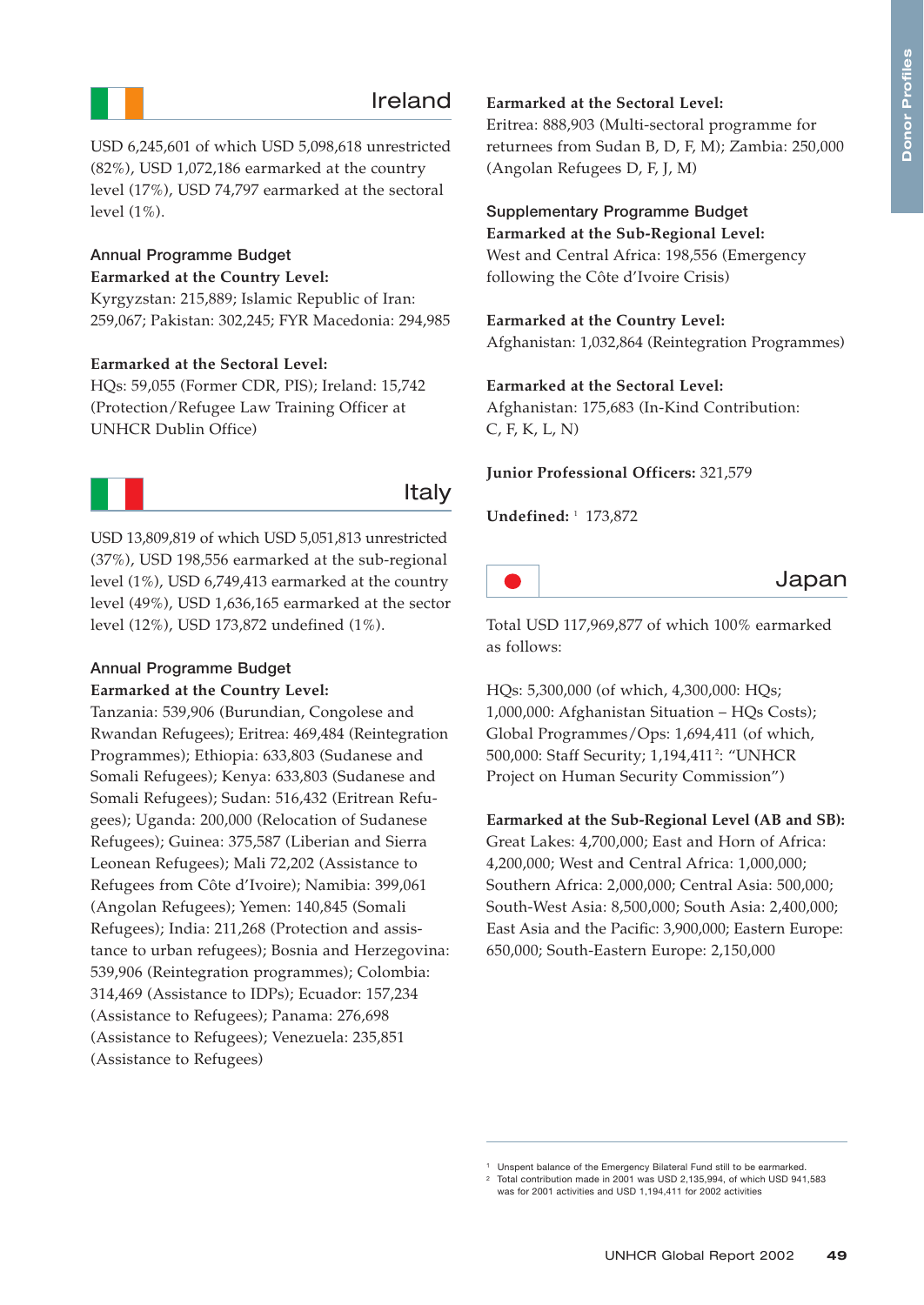**Earmarked at the Country Level (AB and SB):** Democratic Republic of the Congo: 3,000,000; Tanzania: 3,300,000; Eritrea: 3,300,000; Ethiopia: 3,000,000; Kenya: 2,700,000; Uganda: 1,800,000; Guinea: 4,000,000; Liberia: 1,500,000; Sierra Leone: 2,500,000; Angola: 1,000,000; Zambia: 2,000,000; Iraq: 600,000; Algeria: 600,000; Afghanistan: 31,341,254 (of which, 7,000,000: Afghan Refugees and IDPs; 12,799,341: Afghan Refugees and IDPs/ Sectors – B,D,F,G,J,P; 11,541,913: Afghan Refugees IDPs in Southern, Eastern, and Northern Regions of Afghanistan / Sectors – G,N,O); Islamic Republic of Iran: 5,500,000 (of which, 3,000,000: Afghan Refugees and IDPs); Pakistan: 3,000,000 (Afghan Refugees and IDPs); Tajikistan: 200,000 (Afghan Refugees and IDPs); Turkmenistan: 200,000 (Afghan Refugees and IDPs); Uzbekistan: 200,000 (Afghan Refugees and IDPs); Bangladesh: 400,000; Myanmar: 100,000; Sri Lanka: 3,117,981 (of which, 1,617,981: Sri Lankan Returnees / Sectors – D,E,G); East Timor: 250,000; Indonesia: 750,000; Georgia: 150,000; Russian Federation: 300,000; Bosnia and Herzegovina: 1,500,000; Croatia: 500,000; FYROM; 1,000,000; Federal Republic of Yugoslavia: 1,250,000; Turkey: 200,000; Colombia: 500,000

## **Junior Professional Officers:** 1,216,231



Republic of Korea

USD 1,967,218 of which USD 1,100,000 unrestricted (56%), USD 662,962 earmarked at the sub-regional level (34%) and USD 204,256 earmarked at the sectoral level (10%).

## **Supplementary Programme Budget Earmarked at the Sub-Regional Level:**

South-West Asia: 662,962 (of which, 57,630: In-kind for Afghan Refugees in the Islamic Republic of Iran; 605,332: In-kind for Afghan Refugees in Pakistan)

#### **Junior Professional Officers:** 204,256



Total USD 844,061, of which 394,061 unrestricted (47%), USD 450,000 earmarked at sub-regional level (53%).

# **Supplementary Programme Budget Earmarked at the Sub-Regional Level:**

South-West Asia: 450,000 (Assist Afghan Refugees)



# Liechtenstein

USD 242,577 of which USD 29,762 unrestricted (12%), USD 100,671 earmarked at the sub-regional level (42%), USD 33,557 earmarked at the country level (14%), USD 78,587 earmarked at the sectoral level (32%).

**Annual Programme Budget Earmarked at the Country Level:** Sierra Leone: 33,557

**Supplementary Programme Budget Earmarked at the Sub-Regional Level:** West and Central Africa: 33,557; South-West Asia: 67,114

**Junior Professional Officers:** 78,587



# Luxembourg

USD 3,947,593 of which USD 650,783 unrestricted (17%), USD 991,080 earmarked at the sub-regional level (25%), USD 2,217,730 earmarked at the country level (56%), USD 88,000 earmarked at the sectoral level (2%).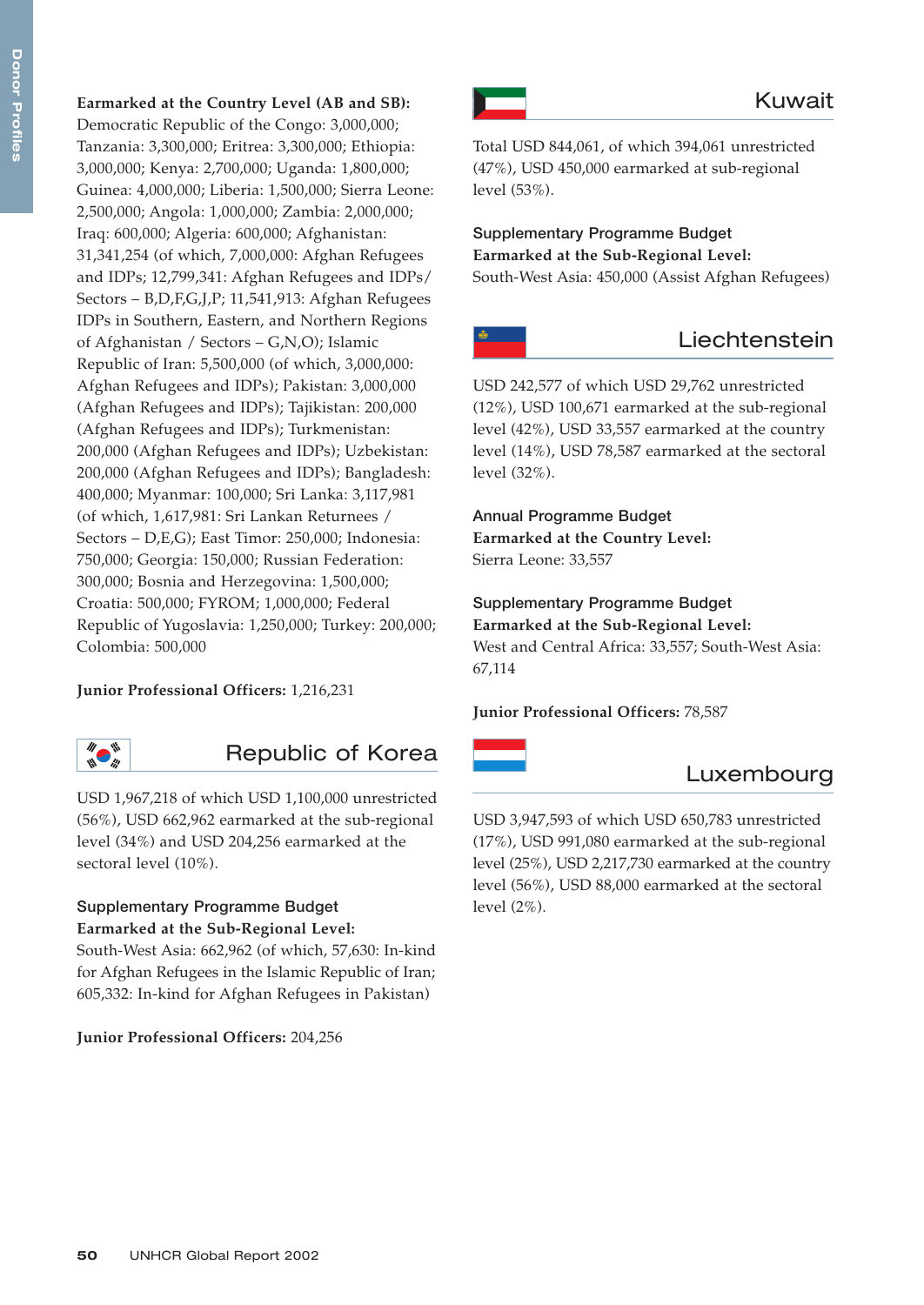**Annual Programme Budget Earmarked at the Sub-Regional Level:** West and Central Africa: 396,432; Southern Africa: 594,648

**Earmarked at the Country Level:** Democratic Republic of the Congo: 591,133; Republic of the Congo: 295,567; Tanzania: 295,567; Zambia: 295,567

**Earmarked at the Sectoral Level:** Federal Republic of Yugoslavia: 88,000 (Free Legal Aid)

**Supplementary Programme Budget Earmarked at the Country Level:** Afghanistan: 739,896



# Mexico

USD 100,311 of which 100% unrestricted.



Total USD 61,210,482 of which 40,894,889 unrestricted (67%), USD 9,692,307 earmarked at the sub-regional level (16%), USD 8,739,796 at the country level (14%), USD 1,883,490 earmarked at the sectoral level (3%).

**Annual Programme Budget Earmarked at the Sub-Regional Level:** South-West Asia: 2,187,227 (ITAP)

#### **Earmarked at the Country Level:**

Democratic Republic of the Congo: 849,100 (CAP); Eritrea: 1,509,400 (CAP); Somalia: 377,400 (CAP); Sierra Leone: 849,000 (CAP); Sri Lanka: 490,677; Indonesia: 2,122,748 (Project "Refugee and Human Rights Law Training in Indonesia"); Russian Federation: 571,028 (Northern Caucasus – CAP)

#### **Earmarked at the Sectoral Level:**

HQs: 197,050 (of which, 97,984: Project "UNHCR 2004"; 99,066: Protection); Federal Republic of Yugoslavia: 484,600 (Project "Refugee Housing Programme in Serbia")

**Supplementary Programme Budget Earmarked at the Sub-Regional Level:** West and Central Africa: 471,700 (Liberian Refugees); South-West Asia: 7,033,380 (ITAP)

## **Earmarked at the Country Level:**

FYR Macedonia: 1,970,443 (Implementation of the Ohrid Framework Agreement)

**Junior Professional Officers:** 1,201,840



# New Zealand

USD 1,250,885 of which USD 754,200 unrestricted (60%), USD 496,000 earmarked at the sub-regional level (39.9%) and USD 685 earmarked at the country level (0.1%).

**Annual Programme Budget Earmarked at the Country Level:** New Zealand: 685 (Operating Costs)

**Supplementary Programme Budget Earmarked at the Sub-Regional Level:** South-West Asia: 496,000 (CAP – Afghanistan)



# **Norway**

USD 38,731,557 of which USD 19,444,069 unrestricted (50%), USD 10,375,323 earmarked at the sub-regional level (27%), USD 8,591,068 earmarked at the country level (22%), USD 321,097 at the sectoral level (1%).

# **Annual Programme Budget**

**Earmarked at the Sub-Regional Level:** Great Lakes: 2,924,874; East and Horn of Africa: 544,218; West and Central Africa: 748,867 (CAP – Guinea, Liberia, Sierra Leone); South-West Asia (ITAP): 709,421; Central Asia: 204,082; South-Eastern Europe: 995,948; South America (Colombian Refugees): 371,005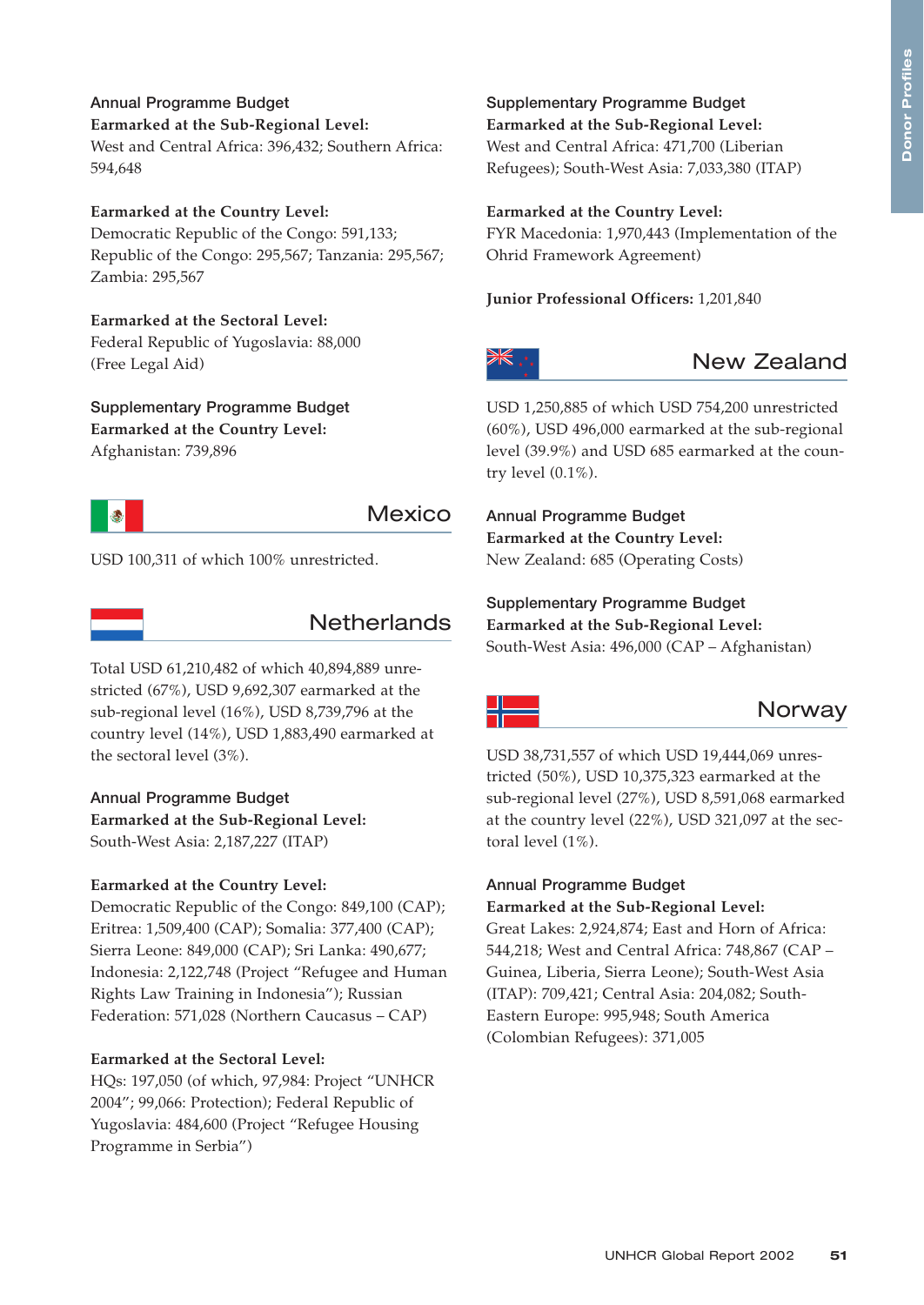## **Earmarked at the Country Level:**

Rwanda: 229,893; Eritrea: 397,878; Somalia: 1,252,965; Sudan: 1,360,544; Sierra Leone: 2,863,738; Algeria: 408,163; Tajikistan: 68,027; Armenia: 68,027; Bosnia and Herzegovina: 266,312; Croatia: 266,667; Federal Republic of Yugoslavia: 799,467; Belgium: 82,034

**Earmarked at the Sectoral Level:** HQs: 50,000 (Nansen Medal Award)

## **Supplementary Programme Budget**

**Earmarked at the Sub-Regional Level:** South-West Asia: 3,121,461 (Afghanistan and Neighbouring Countries); South-Eastern Europe: 357,569 (FYR Macadonia); West and Central Africa: 397,878 (Liberian Refugees)

## **Earmarked at the Country Level:**

Afghanistan: 119,190; Sri Lanka: 408,163

**Junior Professional Officers:** 271,097



# Portugal

USD 202,944 of which 100 % unrestricted.

#### **SUGGESTON**

# Saudi Arabia

USD 750,550, of which USD 100,000 unrestricted (13%), USD 650,550 earmarked at the sectoral level (87%).

## **Annual Programme Budget**

**Earmarked at the Sectoral Level:** Saudi Arabia: 150,550 (Admin. Costs of UNHCR Riyadh Office)

## **Supplementary Programme Budget Earmarked at the Sectoral Level:**

Afghanistan: 500,000 (Purchasing/Transporting Building Materials for 500 Houses for Afghan Returnees)



USD 2,979,889 of which USD 1,798,804 unrestricted (60%), USD 887,042 earmarked at the country level (30%), USD 294,043 earmarked at the sectoral level (10%).

# **Annual Programme Budget Earmarked at the Country Level:**

Algeria: 235,230 (Western Sahara Refugees); Colombia: 205,826 (IDPs); Ecuador: 445,986 (Colombian Refugees)

## **Earmarked at the Sectoral Level:**

Spain: 127,536 (Legal and PI Activities)

## **Junior Professional Officers:** 166,507



# Sweden

USD 42,457,288 allocated in dialogue between Sweden and UNHCR as follows: USD 5,743,661 at the regional level (14%), USD 35,181,139 at the sub-regional level (82%), USD 880,594 at the country level (2%) and USD 651,894 at the sectoral level (2%).

## **Annual Programme Budget**

**Allocated at the Regional Level:** Global Programmes: 2,212,691; HQs: 2,589,342; Operational Reserve: 941,628

## **Allocated at the Sub-Regional Level:**

Great Lakes: 4,330,421; East and Horn of Africa: 6,402,533; West and Central Africa: 6,594,049; Southern Africa: 1,130,217, North Africa: 282,222; Middle East: 2,824,882; South-West Asia: 469,484 (ITAP); Central Asia: 846,134; Eastern Europe : 626,541; South Eastern Europe: 3,954,834; Central Europe: 282,754 ; Central America: 282,754; South America: 329,436

#### **Allocated at the Country Level:**

Georgia: 32,864; Russian Federation: 187,793 (Chechnya); Colombia: 235,805

## **Allocated at the Sectoral Level:**

Global Programmes: 84,428 (Education for Peace); HQs: 109,290 (UNHCR 2004)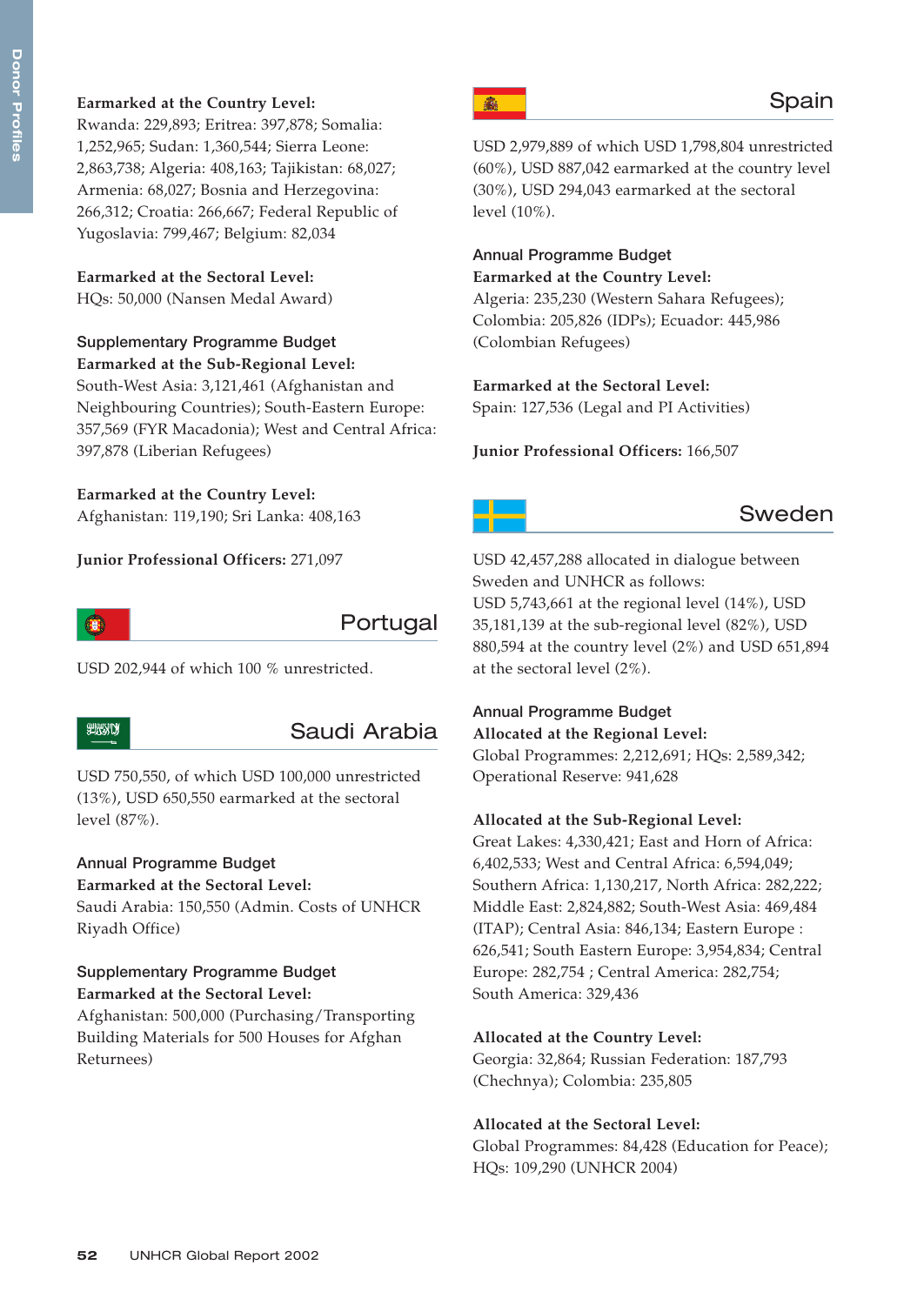#### **Supplementary Programme Budget Allocated at the Sub-Regional Level:**

West and Central Africa: 563,380 (Liberian Refugees); South-West Asia: 6,261,498 (of which 4,854,369: Repatriation of Afghans Refugees and IDPs; 1,407,129: ITAP)

## **Allocated at the Country Level:**

Angola: 375,588 (Repatriation Operation); Indonesia: 48,544

**Junior Professional Officers:** 458,176



# Switzerland

USD 16,326,268 of which USD 8,073,665 unrestricted (49%), USD 1,384,511 earmarked at the sub-regional level (9%), USD 5,687,153 earmarked at the country level (35%), USD 1,180,939 earmarked at the sectoral level (7%).

## **Annual Programme Budget**

**Earmarked at the Sub-Regional Level:** Islamic Republic of Iran: 67,114; Pakistan: 469,799

## **Earmarked at the Country Level:**

Tanzania: 950,617; Sierra Leone: 1,621,758; Zambia: 246,914; Islamic Republic of Iran: 333,333; Pakistan: 320,513; Myanmar: 59,880; Thailand: 299,401; Armenia: 299,401; Russian Federation: 584,795; Bosnia and Herzegovina: 335,570; Colombia: 299,401

## **Earmarked at the Sectoral Level:**

Global Programmes: 50,000 (Nansen Medal); Federal Republic of Yugoslavia: 805,369 (Durable Solutions in Serbia); Switzerland: 100,320

## **Supplementary Programme Budget**

**Earmarked at the Sub-Regional Level:** South-West Asia: 847,598 (Afghan Refugees and IDPs)

**Earmarked at the Country Level:** Sierra Leone: 335,570

**Junior Professional Officers:** 225,250



USD 150,000 of which 100% unrestricted.



# United Kingdom

USD 33,560,724 of which USD 19,071,429 unrestricted (57%), USD 10,156,250 earmarked at the sub-regional level (30%), USD 948,438 earmarked at the country level (3%), USD 3,384,607 earmarked at the sectoral level (10%).

## **Annual Programme Budget Earmarked at the Country Level:**

Thailand: 468,750 (Refugees from Myanmar); Myanmar: 167,188 (Returnees in Northern Rakhine State); Croatia: 156,250 (Repatriation and Reintegration of Refugees); Federal Republic of Yugoslavia: 156,250 (Repatriation and Reintegration of Refugees)

## **Earmarked at the Sectoral Level:**

Africa: 1,562,500 (Community Services)

**Supplementary Programme Budget Earmarked at the Sub-Regional Level:** West and Central Africa: 2,343,750 (Liberian Refugees); South-West Asia: 7,812,500

## **Earmarked at the Sectoral Level:**

Côte d'Ivoire: 705,544 (In-Kind: Tents, Plastic Sheeting, Loading and Shipment, Blankets and Airlift from UNHCR Copenhagen Stockpile); Sri Lanka: 1,116,563 (Returned IDPs – Non-food Relief Items, Emergency Shelter, Voluntary Repatriation and Consultancies / Staff Costs)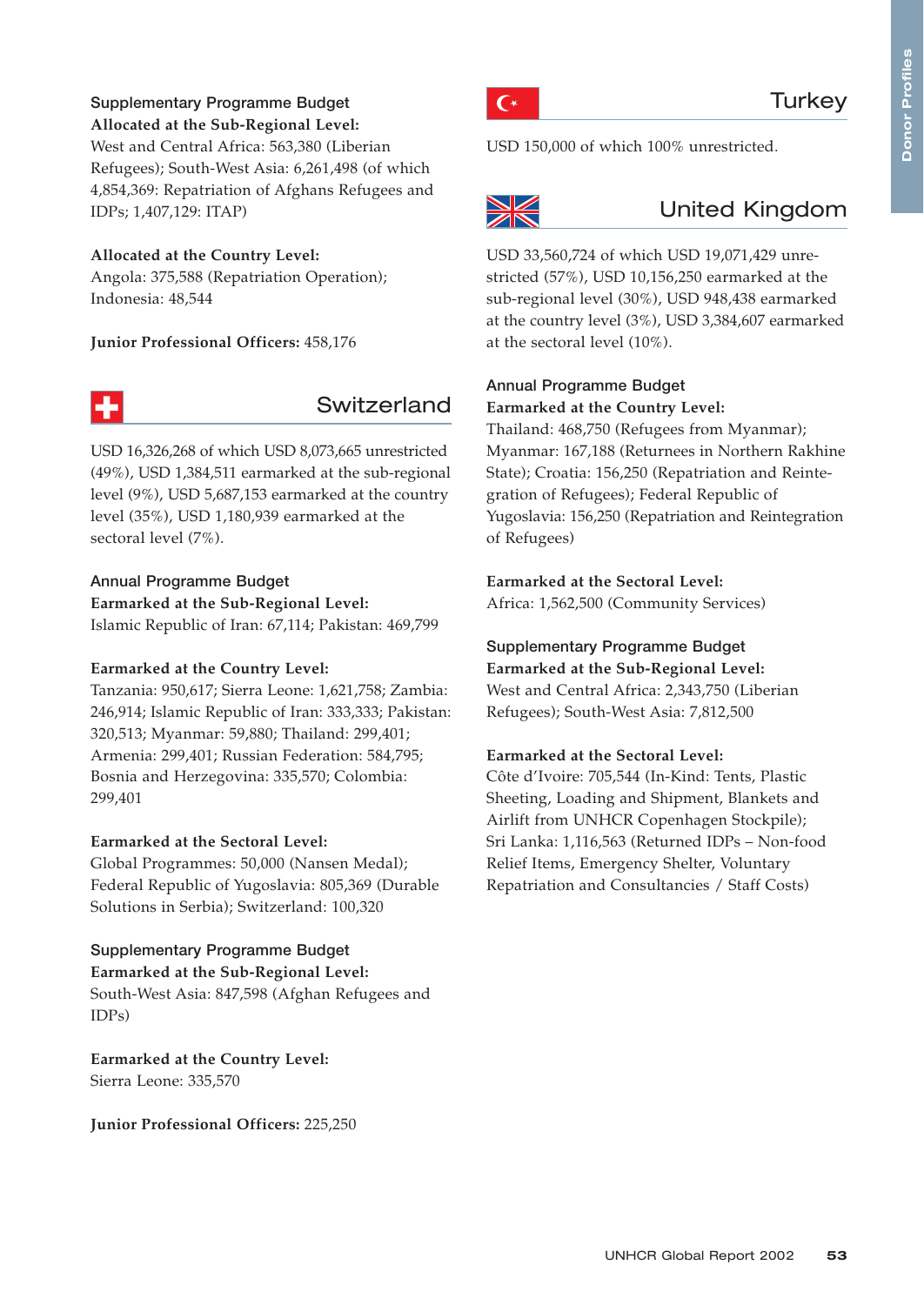

# United States of America

Total: USD 259,244,770 of which USD 6,000,000 unrestricted (2%), USD 59,922,640 earmarked at the regional level (24%), USD 83,484,527 earmarked at the sub-regional level (33%), USD 96,117,076 earmarked at the country level (38%), USD 13,720,527 earmarked at the sectoral level  $(5\%)$ .

## **Annual Programme Budget Earmarked at the Regional Level:**

Headquarters: 14,000,000; Global Programmes: 12,640,000; Operational Reserve: 2,900,000; Africa: 30,382,640

## **Earmarked at the Sub-Regional Level:**

Great Lakes: 1,530,000; East and Horn of Africa: 475,000; West Africa: 3,380,000 (of which, 280,000: West and Central Africa; 1,000,000: Protection Related Measures in Guinea, Sierra Leone, and Liberia; 2,100,000: Return and Reintegration of Sierra Leoneans from Guinea and Liberia); North Africa: 2,755,027; Middle East: 4,690,000; South-West Asia: 5,000,000; Central Asia: 508,296; South Asia: 2,499,000; East Asia and Oceania: 5,615,000; Eastern Europe: 3,821,704; South-Eastern Europe: 7,750,000; Central Europe and the Baltic States: 1,975,500; Western Europe: 2,100,000; North America and the Caribbean: 1,670,000; South America: 1,790,000; Central America: 1,140,000

#### **Earmarked at the Country Level:**

Burundi: 1,240,000; Democratic Republic of the Congo: 4,440,000; Republic of the Congo: 1,320,000; Rwanda: 1,580,000; Tanzania: 4,700,000; Djibouti: 550,000; Eritrea: 5,350,000; Ethiopia: 4,000,000; Kenya: 4,270,000; Somalia: 1,590,000; Sudan: 2,220,000; Uganda: 3,130,000; Benin: 100,000; Cameroon: 30,000; Central African Republic: 430,000; Chad: 20,000; Côte d'Ivoire: 400,000; Gabon: 870,000; Gambia: 60,000; Ghana: 400,000; Guinea: 4,700,000; Liberia: 1,230,000; Nigeria: 190,000; Senegal: 210,000; Sierra Leone: 2,840,000; Angola: 790,000; Botswana: 330,000; Malawi: 200,000; Mozambique: 270,000; Namibia: 1,190,000; South Africa: 920,000; Swaziland: 30,000; Zambia: 2,950,000; Zimbabwe: 390,000; Algeria: 880,000; Afghanistan: 1,765,000; Islamic Republic of Iran: 6,075,000; Pakistan: 6,970,000; Sri Lanka: 1,654,000; Myanmar: 485,000; Georgia: 850,000; Russian Federation: 3,140,000; Armenia: 400,000; Azerbaijan: 430, 000; Albania: 300,000; Bosnia and Herzegovina: 3,540,000; Croatia: 1,703,576; Federal Republic of Yugoslavia (incl. Kosovo): 8,800,000; FYR Macedonia: 760,000; Turkey: 724,500; Colombia: 1,250,000; Ecuador: 210,000; Panama: 80,000; Venezuela: 80,000

## **Earmarked at the Sectoral Level:**

HQs: 166,250 (Research and Maintenance of Legal Databases); Global Programmes: 3,623,500 (of which 350,000: Refugee Women; 350,000: Environment; 748,500: Refugee Children; 310,000: Registration; 1,500,000: Emergency and Security Services; 165,000: Support the WEM; 200,000: ICMC Deployments Project for 2002); Democratic Republic of the Congo: 300,000 (Refugee Children); Tanzania: 200,000 (Environment); Djibouti: 172,000 (Environment); Ethiopia: 400,000 (Environment); Kenya: 300,000 (Refugee Children); Sudan: 300,000 (Environment); Uganda: 700,000 (of which, 400,000: Refugee Children; 300,000: Environment); Central African Republic: 99,000 (Environment); Ghana: 160,000 (Refugee Children); Guinea: 700,000 (Refugee Children); Sierra Leone: 300,000 (Refugee Children); Mozambique: 11,000 (Environment); Namibia: 350,000 (Refugee Children); Zambia: 700,000 (of which 400,000: Refugee Children; 300,000: Environment); Afghanistan: 437,445 (Support for Earthquakes and Floods); Pakistan: 1,000,000 (Afghan Children); Nepal (Reception Centre): 247,000;Armenia: 33,828 (Children); Kyrgyzstan: 91,752 (Refugee Children); Uzbekistan: 6,776 (Refugee Children); Georgia: 27,038 (Refugee Children); Ukraine: 90,606 (Refugee Children); Bosnia and Herzegovina: 75,000 (Refugee Children); Croatia: 100,000 (Refugee Children); Federal Republic of Yugoslavia: 75,000 (Refugee Children); North America and the Caribbean: 123,000 (Capacity-Building Activities); Colombia: 156,332 (USAID Consultant)

## **Supplementary Programme Budget Earmarked at the Sub-Regional Level:**

West and Central Africa: 3,500,000 (Newly Arrived Liberian Refugees in the Mano River); Southern Africa: 560,000 (Repatriation to Angola from Neighbouring Countries); South-West Asia: 32,725,000 (Afghanistan and Neighbouring Countries)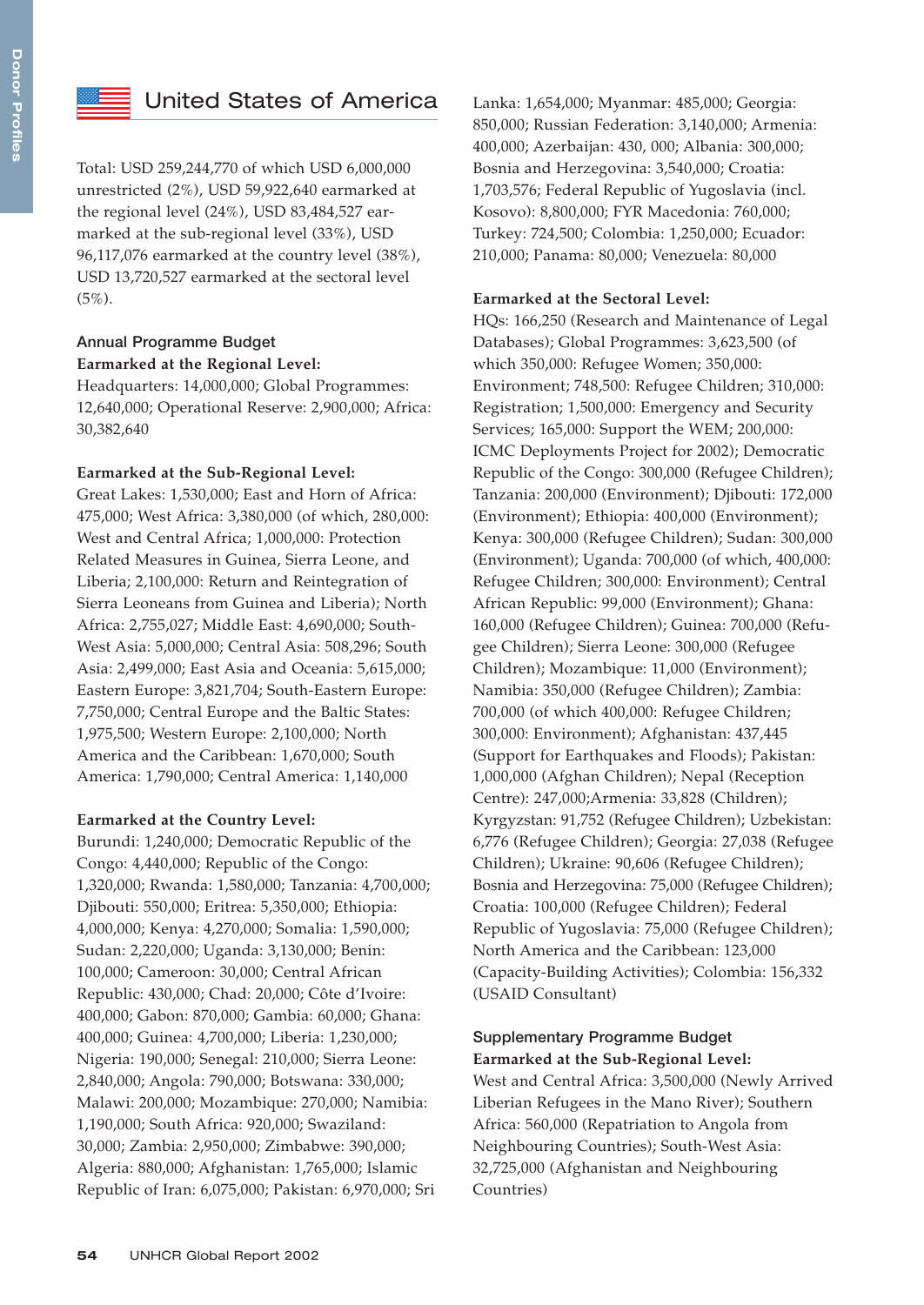## **Earmarked at the Country Level:**

Zambia: 1,000,000 (Zambia Initiative); Indonesia: 1,430,000 (of which, 130,000: Repatriation of East Timorese from West Timor; 1,200,000: Local Integration of East Timorese Refugees in Indonesia; 100,000: Durable Solution to East Timorese Refugees in West Timor); 650,000: FYR Macedonia

#### **Earmarked at the Sectoral Level:**

Global Programmes: 500,000 (Improving the Security and Safety of Staff Through Support to UNSECOORD); Côte d'Ivoire: 300,000 (Refugee Children)

**Junior Professional Officers:** 1,975,000

## African Union

USD 110,000 of which USD 100,000 earmarked at the sub-regional level (91%), USD 10,000 earmarked at the country level (9%).

**Annual Programme Budget Earmarked at the Sub-Regional Level:** Great Lakes: 100,000

**Earmarked at the Country Level:** Ethiopia: 10,000

# Kuwait Red Crescent Society

Total USD 150,000 of which 100% earmarked as follows:

## **Supplementary Programme Budget Earmarked at the Sectoral Level:**

FYR Macedonia: 150,000 (Contributions Towards Shelter Activities)

# Kuwait Zakat House

Total USD 200,000 of which 100% earmarked as follows:

# **Supplementary Programme Budget Earmarked at the Sub-Regional Level:**

South-West Asia: 200,000 (Assist Afghan Refugees)

# Qatar Charitable Society

USD 605,000 of which USD 355,000 earmarked at the country level (59%) and USD 250,000 earmarked at the sectoral level (41%).

#### **Annual Programme Budget Earmarked at the Sectoral Level:**

Russian Federation: 250,000 (Water/Sanitation Activities for Chechen IDPs in Ingushetia and Chechnya)

## **Supplementary Programme Budget Earmarked at Country Level:** Pakistan: 355,000 (Afghan Refugee Emergency)

# Saudi Red Crescent Society

USD 239,982 of which USD 45,500 earmarked at the sectoral level (20%), USD 194,482 earmarked at the sub-regional level (80%).

# **Annual Programme Budget Earmarked at the Sectoral Level:**

Kazakhstan: 45,500 (Vocational and Educational Activities benefiting Afghan and Chechen Refugee Women and Children)

# **Supplementary Programme Budget**

**Earmarked at the Sub-Regional Level:** South-West Asia: 194,482 (1,800 Tents, 3,998 Quilts, 2,000 Blankets, 1,000 Kitchen Sets in addition to the transportation costs to assist Afghan Refugees)

# Private Sector Donors

*Association Française de Soutien à l'UNHCR* (FRA)

USD 437,472 of which 65,793 (15%) unrestricted and 371,679 (85%) earmarked as follows:

#### **Annual Programme Budget**

Global Programmes: 166,056 (of which, 100,149: Refugee Children; 65,907: Refugee Women); Nepal: 26,005 (I); Republic of the Congo: 23,645; Islamic Republic of Iran: 11,833 (I); Uganda: 6,864; Zambia: 600; Africa: 59; Russian Federation: 18 (Chechnya)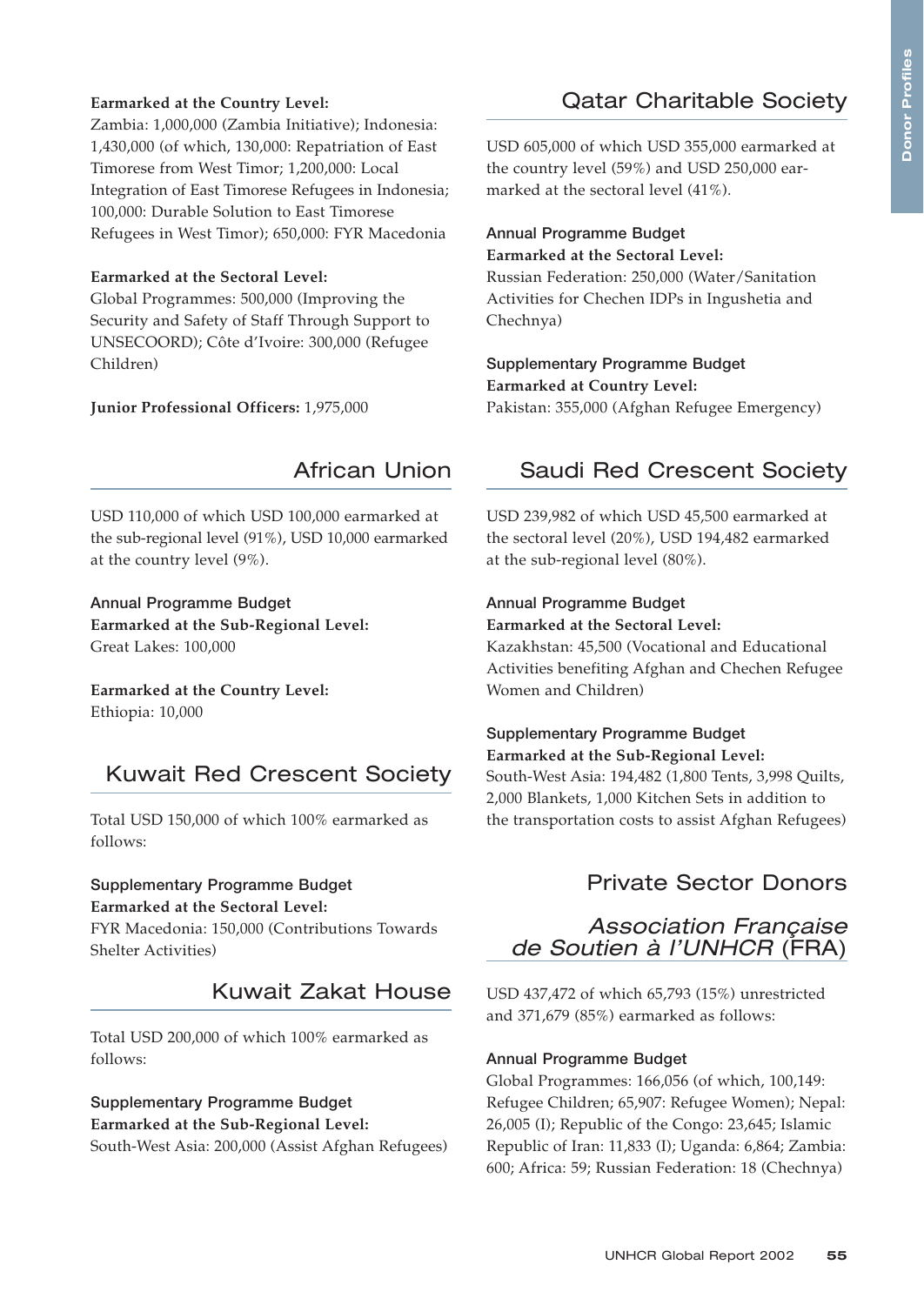## **Supplementary Programme Budget**

South-West Asia: 136,599 (Afghanistan Situation)

# Australia for UNHCR (AUL)

USD 163,100 of which 57,502 (35%) unrestricted and 105,598 (65%) earmarked as follows:

## **Supplementary Programme Budget**

South-West Asia: 105,598 (Afghanistan Situation)

# Breesaap B.V. (NET)

USD 500,000 of which 100% unrestricted.

# *Deutsche Stiftung für UNO-Flüchtlingshilfe* (GFR)

USD 1,171,028 of which 100% earmarked as follows:

#### **Annual Programme Budget**

Global Programmes: 118,361 (Education – Afghan Students); Pakistan: 256,343 (I); Republic of the Congo: 174,978 (I); Sierra Leone: 169,575 (I); Colombia: 146,921; Federal Republic of Yugoslavia: 137,795 (Montenegro); Uganda: 13,699; Eritrea: 5,180

#### **Supplementary Programme Budget**

South-West Asia: 99,108 (Afghanistan Situation); West and Central Africa: 49,068 (Liberian Situation)

# Egyptian Federation for Construction and Building Contractors (ARE)

USD 179,900 of which 100% earmarked as follows:

#### **Supplementary Programme Budget**

South-West Asia: 179,900 (Afghanistan Situation – In-kind Budgetary Donation of 41,975 Blankets, Transportation Costs, Excl. Inland)

# Elysium Foundation (SWI)

USD 572,000 of which 100% unrestricted.

# *España con ACNUR* (SPA)

USD 2,156,953 $^{\text{T}}$  of which 100% earmarked as follows:

#### **Annual Programme Budget**

Uganda: 385,911; Afghanistan: 257,854; Pakistan: 238,492 (I); Ecuador: 122,167; Colombia: 90,199; Mexico: 79,708; Algeria: 19,212 (Western Sahara)

#### **Supplementary Programme Budget**

South-West Asia: 963,410 (Afghanistan Situation)

# Florindon Foundation (SWI)

USD 170,002 of which 100% unrestricted.

# Japan for UNHCR (JPN)

USD 1,816,688 of which 748,488 (41%) unrestricted (including 36,585 by *Jagaimo-no-kai)* and 1,068,200 (59%) earmarked. A total amount of USD 109,756 was donated by *Jagaimo-no-kai*. The breakdown is the following:

#### **Annual Programme Budget**

Global Programmes: 157,392 (of which, 105,591: Refugee Children; 51,801: Refugee Women); Africa: 7,541; Sudan: 25,190 (Deforestation, M); Middle East: 5,793; Afghanistan: 87,131; Asia: 1,161; Europe: 261; USA: 473

#### **Supplementary Programme Budget**

South-West Asia: 710,088 (Afghanistan Situation) *JAGAIMO-NO-KAI;* Sierra Leone: 73,171 (I)

<sup>&</sup>lt;sup>1</sup> Does not include the reserved pledges amounting to USD 957,154.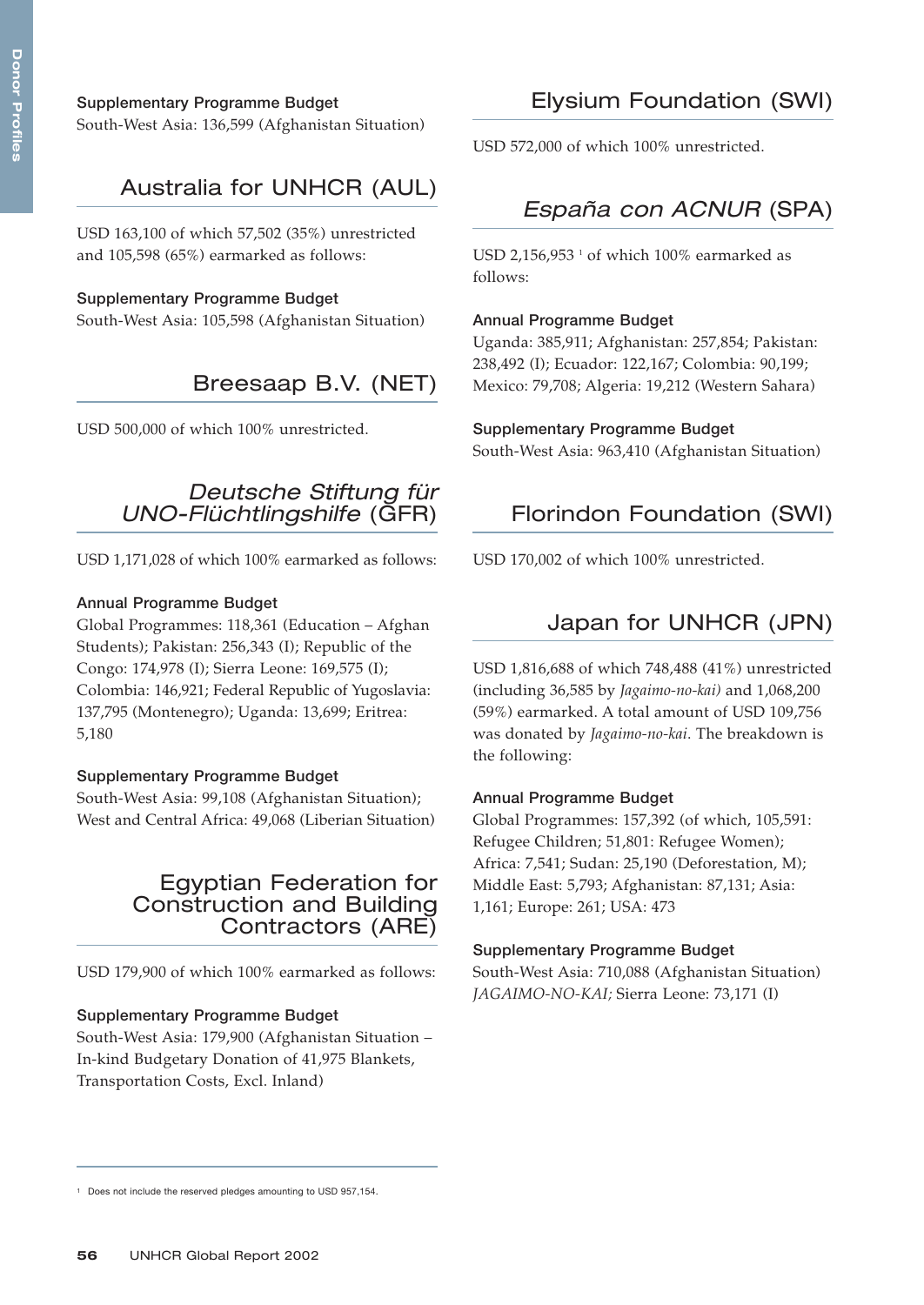# Pavarotti & Friends (ITA)

USD 2,798,292 of which 100% earmarked as follows:

**Annual Programme Budget** Zambia: 1,404,378

**Supplementary Programme Budget** Angola: 1,393,914 (Angolan IDP Programme)

# Private Donors Czech Republic

USD 185,416 of which 100% earmarked as follows:

#### **Annual Programme Budget**

Czech Republic: 185,416 (Local Settlement)

# Private Donors Greece

USD 199,538 of which 120,517 (60%) unrestricted and 79,021 (40%) earmarked as follows:

#### **Annual Programme Budget**

Global Programmes: 40,538 (of which, 23,119: Refugee Children; 17,419: Refugee Women)

#### **Supplementary Programme Budget**

South-West Asia: 38,483 (Afghanistan Situation)

# Private Donors Italy

USD 2,945,855 of which 1,408,692 (48%) unrestricted and 1,537,162 (52%) earmarked as follows:

#### **Annual Programme Budget**

Great Lakes: 40,421; Democratic Republic of the Congo: 6,779 (I); Federal Republic of Yugoslavia: 173 (Kosovo); Colombia: 259,193; Venezuela: 62,200;

#### **Supplementary Programme Budget** South-West Asia: 1,168,397 (Afghanistan Situation)

USD 756,281 of which 250,418 (33%) unrestricted and 505,863 earmarked as follows:

#### **Supplementary Programme Budget**

South-West Asia: 500,863 (Afghanistan Situation)



Private Donors UK <sup>2</sup>

USD 189,031 of which 100% earmarked as follows:

**Annual Programme Budget** Nepal: 59,701; Afghanistan: 42,017; Africa: 37,313

**Supplementary Programme Budget** South-West Asia: 50,000 (Afghanistan Situation)

# StatOil (NOR)

USD 173,980 of which 123,980 (71%) unrestricted and 50,000 (29%) earmarked as follows:

**Annual Programme Budget** Azerbaijan: 50,000 (I)

# *Stichting Vluchteling* (NET)

USD 509,848 of which 100% earmarked as follows:

#### **Annual Programme Budget**

Democratic Republic of the Congo: 87,489 (F); Tanzania: 141,700 (I); Kenya: 104,987 (F); Uganda: 108,072 (I); Nepal: 67,600 (I)

# Toyota Motor Corporation (JPN)

USD 559,701 of which 100% earmarked as follows:

#### **Supplementary Programme Budget**

South-West Asia: 559,701 (Afghanistan Situation)

<sup>2</sup> A total amount of USD 750,000 was contributed by an Individual donor: USD 250,000: unrestricted; 500,000: South-West Asia (SB).